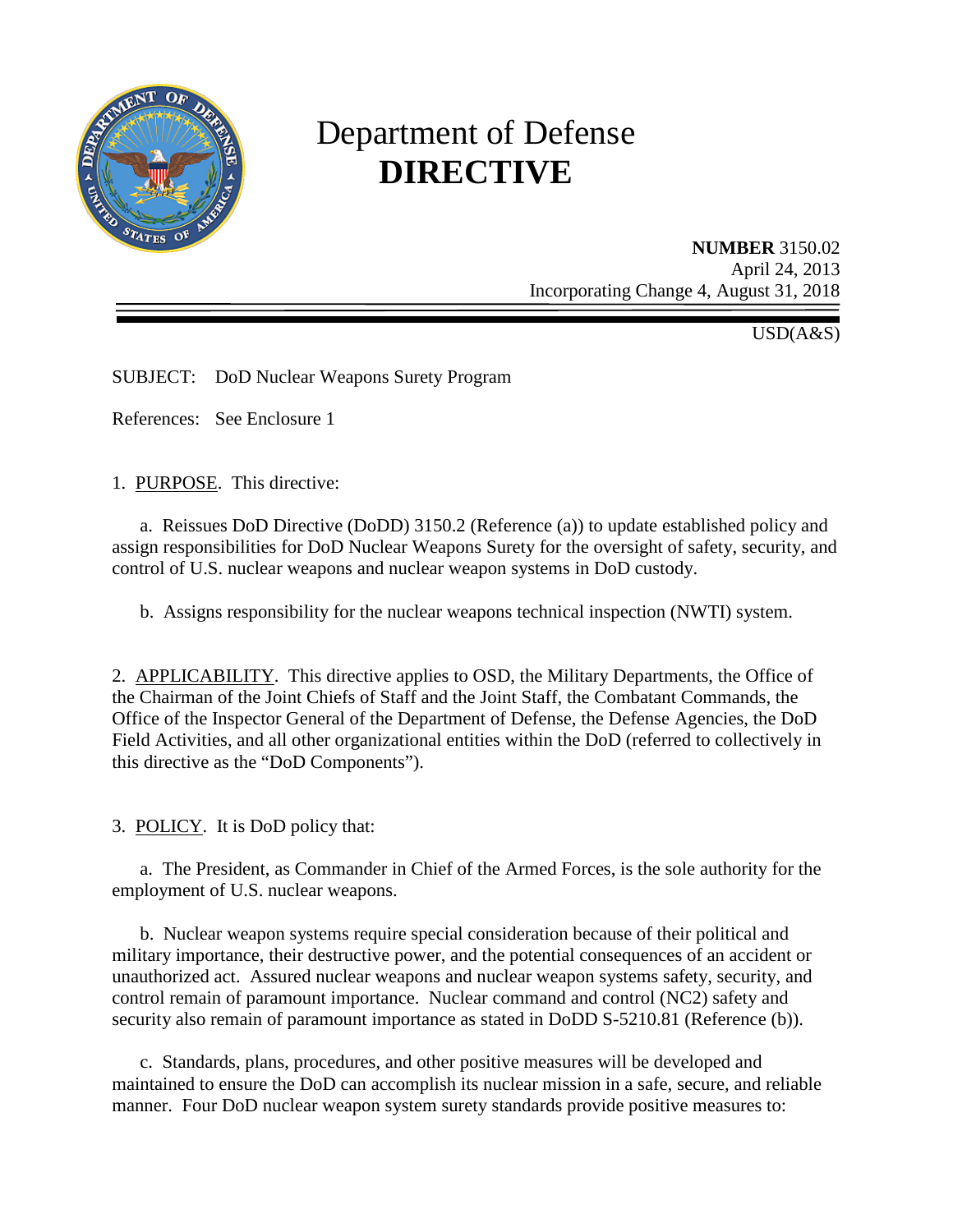(1) Prevent nuclear weapons involved in accidents or incidents, or jettisoned weapons, from producing a nuclear yield.

(2) Prevent **deliberate** pre-arming, arming, launching, or releasing of nuclear weapons, except upon execution of emergency war orders or when directed by competent authority.

(3) Prevent **inadvertent** pre-arming, arming, launching, or releasing of nuclear weapons in all normal and credible abnormal environments.

(4) Ensure adequate security of nuclear weapons, as governed by DoDD 5210.41 (Reference (c)).

d. Nuclear weapon system safety, security, and control are interrelated. Decisions concerning one will not be made without consideration of the effect of those decisions on others.

e. Safety rules and technical and operational procedures will be developed and approved for each nuclear weapon and nuclear weapon system in the custody of DoD through a formal approval process.

f. Nuclear weapons and nuclear weapon systems will not be intentionally exposed to abnormal environments, and there will be no deviation from established procedures, except in an emergency.

g. Six months after the effective date of this issuance, personnel who are granted Department of Energy (DOE) Sigma 14 access are prohibited from being part of a two-person control team that may afford access to a nuclear weapon.

h. Protection for all nuclear weapon systems will incorporate policies, procedures, and equipment in a layered approach of physical security, information assurance, personnel actions, procedures, and nuclear weapon design features as determined through risk analysis.

i. Personnel involved in nuclear weapon operations will receive appropriate training and will be continually evaluated as required by DoD Instruction (DoDI) 5210.42 (Reference (d)).

j. Procedures, personnel, equipment, hardware, software, facilities, and organizations will be certified before conducting operations with nuclear weapons or nuclear weapon systems.

k. Nuclear weapon systems will be evaluated throughout their DoD life cycles for compliance with the four DoD nuclear weapon system surety standards through a formal study and review process in accordance with DoD Manual 3150.02 (Reference (e)).

l. Using the four DoD nuclear weapon system surety standards as the foundation, nuclear weapons systems will be designed or improved to the maximum extent practical with approved advanced safety and security technologies, as determined through risk analysis, consistent with operational feasibility.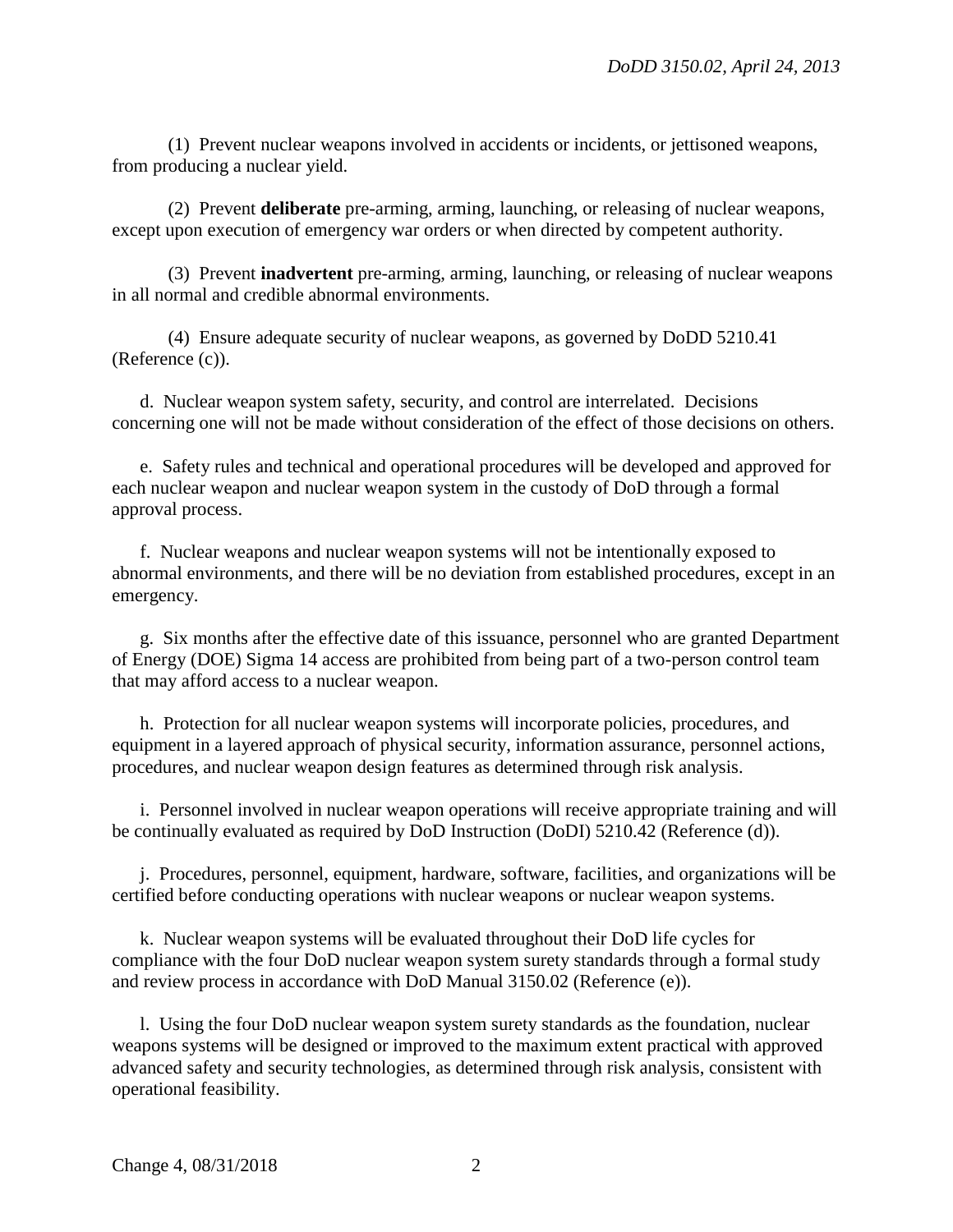m. Nuclear weapons systems will be maintained, transported, stored, and employed to incorporate maximum nuclear weapons surety, consistent with operational requirements.

4. RESPONSIBILITIES. See Enclosure 2.

5. RELEASABILITY. **Cleared for public release**. This directive is available on the Directives Division Website at http://www.esd.whs.mil/DD/.

6. SUMMARY OF CHANGE 4. This change reassigns the office of primary responsibility for this directive to the Under Secretary of Defense for Acquisition and Sustainment in accordance with the July 13, 2018 Deputy Secretary of Defense Memorandum (Reference (f)).

7. EFFECTIVE DATE. This directive is effective April 24, 2013.

Ashton B. Carter Deputy Secretary of Defense

Enclosures

1. References 2. Responsibilities Glossary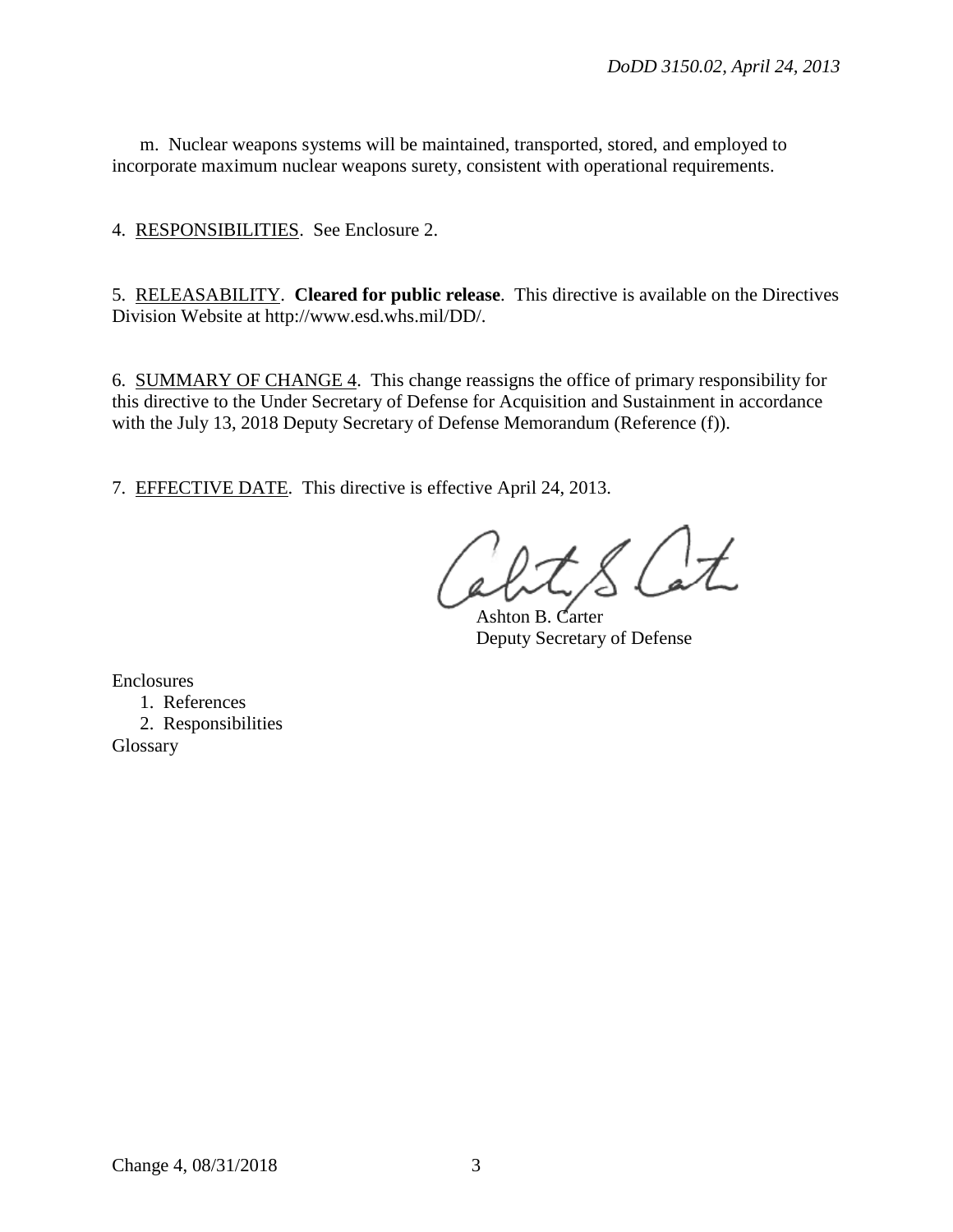# ENCLOSURE 1

## REFERENCES

- (a) DoD Directive 3150.2, "DoD Nuclear Weapon System Safety Program," December 23, 1996 (hereby cancelled)
- (b) DoD Directive S-5210.81, "U.S. Nuclear Weapons Command and Control, Safety, and Security," April 24, 2017
- (c) DoD Directive 5210.41, "Security Policy for Protecting Nuclear Weapons," January 22, 2015
- (d) DoD Instruction 5210.42, "DoD Nuclear Weapons Personnel Reliability Assurance," April 27, 2016
- (e) DoD Manual 3150.02, "DoD Nuclear Weapon System Safety Program Manual," January 31, 2014, as amended
- (f) Deputy Secretary of Defense Memorandum, "Establishment of the Office of the Under Secretary of Defense for Research and Engineering and the Office of the Under Secretary of Defense for Acquisition and Sustainment," July 13, 2018
- (g) DoD Directive 5134.08, "Assistant Secretary of Defense for Nuclear, Chemical and Biological Defense Programs (ASD(NCB))," January 14, 2009, as amended
- (h) DoD Instruction 8500.01, "Cybersecurity," March 14, 2014
- (i) Chairman of the Joint Chiefs of Staff Instruction 3263.05B, "Nuclear Weapons Technical Inspections, November 17, 2014
- (j) Office of the Chairman of the Joint Chiefs of Staff, "DoD Dictionary of Military and Associated Terms," current edition
- (k) Joint Nuclear Weapons Publication System Technical Publication 4-1, "Glossary of Nuclear Weapons Materiel and Related Terms," November 1, 2011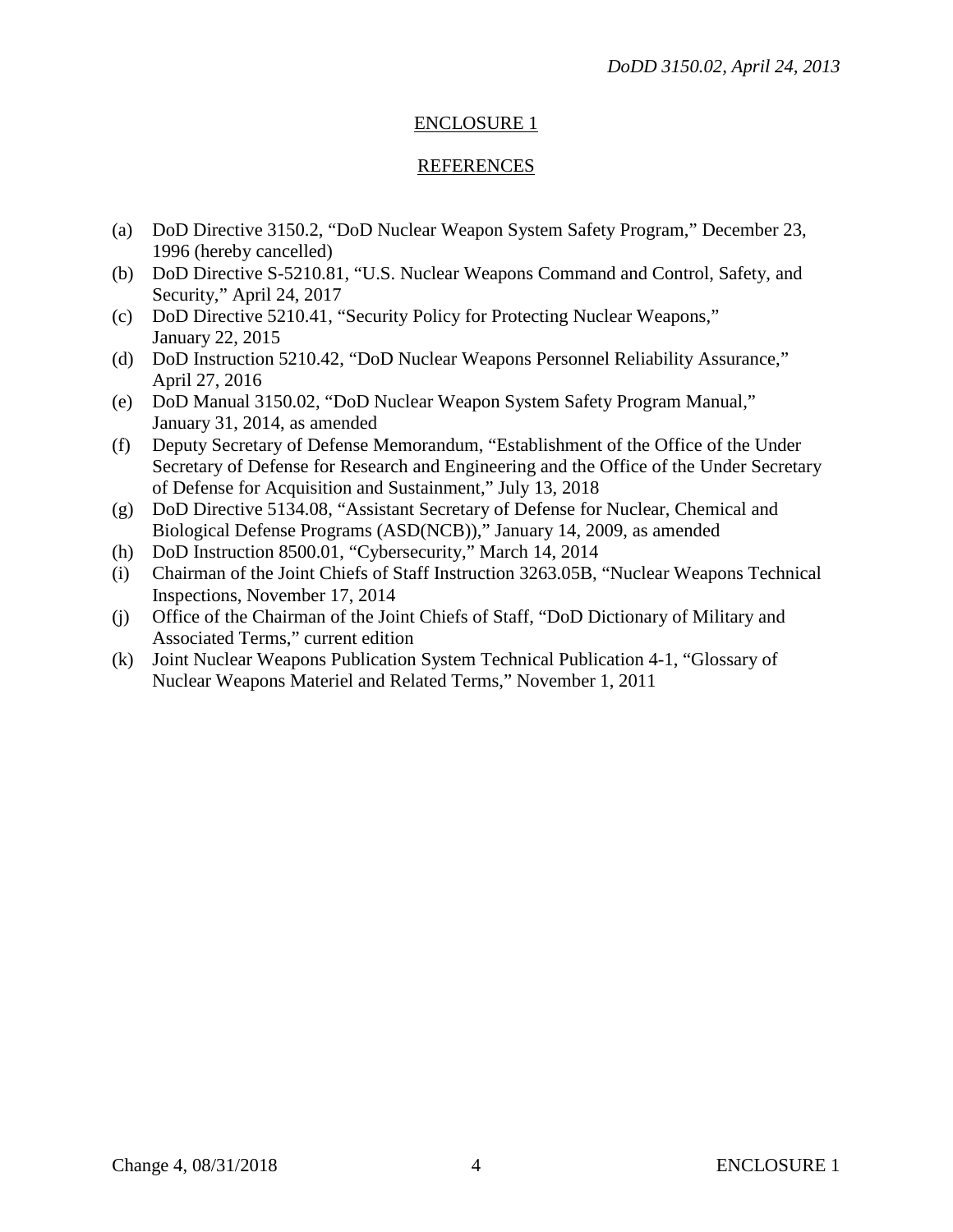## ENCLOSURE 2

#### RESPONSIBILITIES

## 1. UNDER SECRETARY OF DEFENSE FOR ACQUISITION, TECHNOLOGY, AND LOGISTICS (USD(AT&L)). The USD(AT&L):

a. Provides oversight and guidance for DoD nuclear weapons surety.

b. Approves Military Department nuclear weapon system safety rules.

2. ASSISTANT SECRETARY OF DEFENSE FOR NUCLEAR, CHEMICAL, AND BIOLOGICAL DEFENSE PROGRAMS (ASD(NCB)). Under the authority, direction, and control of the USD(AT&L), the ASD(NCB):

a. Is responsible to the Secretary of Defense for all matters associated with nuclear weapons surety pursuant to DoDD 5134.08 (Reference (g)), and monitors compliance with DoD nuclear weapons surety.

(1) Develops nuclear weapons safety policies, standards, and procedures.

(2) Develops nuclear weapons security policies, standards, and procedures for protecting nuclear weapons, nuclear weapon systems, and NC2.

(3) Develops nuclear weapons control policies, standards, and procedures for all nuclear weapons and nuclear weapon systems.

(4) Develops Nuclear Weapons Personnel Reliability Assurance Program (PRAP) policies, standards, and procedures. Monitors the effectiveness of PRAP to support nuclear weapons surety.

b. Provides assistance during the Military Department nuclear weapon system certification process.

c. Oversees development of NWTI policy. Provides safety topics of special interest to the Military Departments and the Chairman of the Joint Chiefs of Staff to be addressed during NWTIs, and monitors the effectiveness of NWTIs to assess unit compliance with the DoD Nuclear Weapons Surety Program.

d. Serves as proponent for and monitors compliance with this directive.

e. Notifies Secretaries of the Military Departments when DoD personnel have been granted access to DOE Sigma 14.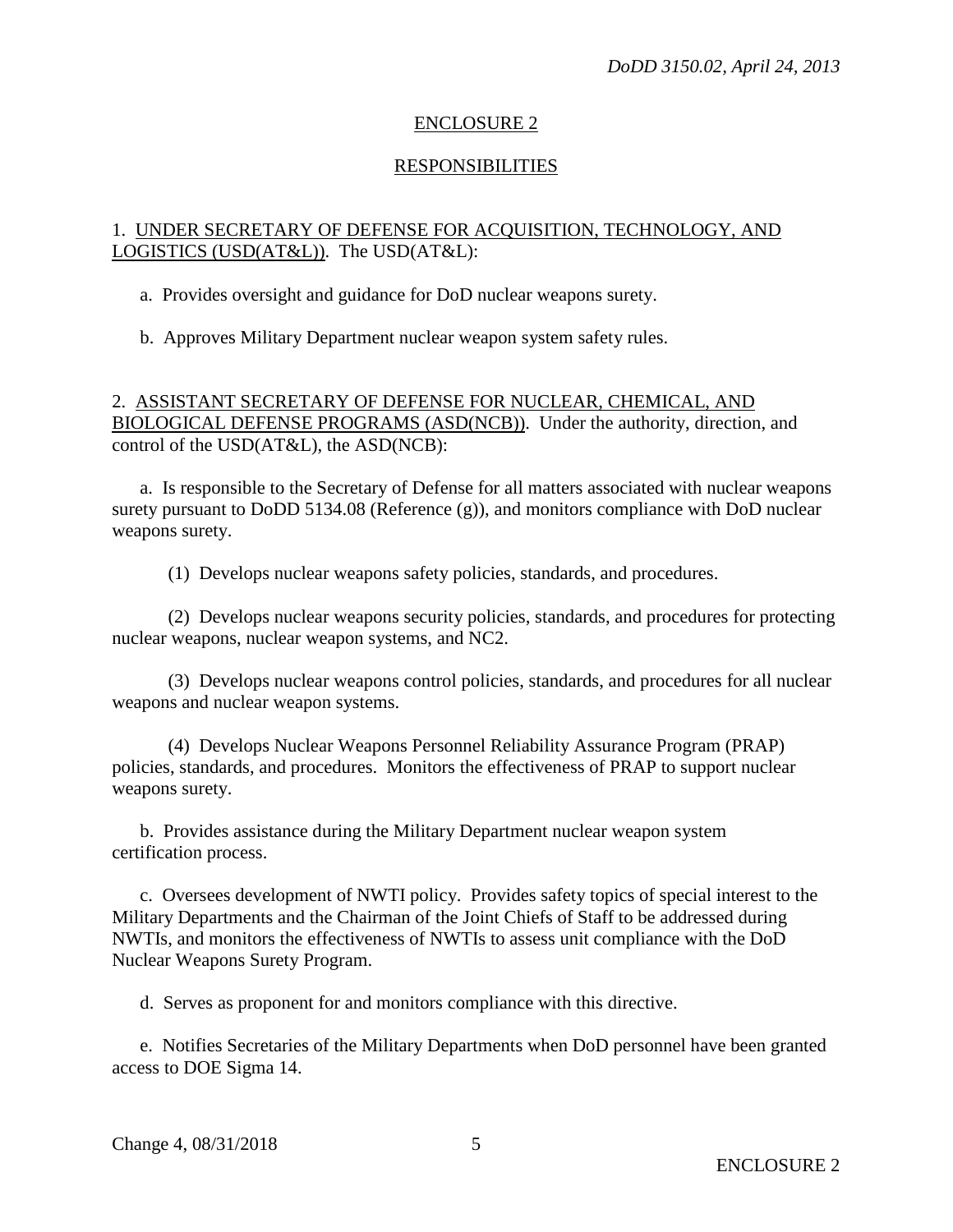f. Serves as the OSD principal point of contact with the DoD Components, DOE, the Department of State, the joint DoD-DOE Nuclear Weapons Council (NWC), and other Government agencies in executing nuclear weapon surety responsibilities. Communication with the Combatant Commands will be through the Chairman of the Joint Chiefs of Staff.

g. Prepares and submits the Annual Joint Surety Report to the President.

3. DIRECTOR, DEFENSE THREAT REDUCTION AGENCY (DTRA). Under the authority, direction, and control of the USD(AT&L), through the ASD(NCB), the Director, DTRA:

a. Provides technical advice and assistance to OSD, the Chairman of the Joint Chiefs of Staff, and the Secretaries of the Military Departments in the oversight of DoD nuclear weapons surety.

b. Supports the Military Departments and the Combatant Commands on nuclear weapons surety matters.

c. Develops, implements, and operates the DoD nuclear weapons surety training program.

d. Conducts Defense Nuclear Surety Inspection Oversight for the Chairman of the Joint Chiefs of Staff.

e. Attends meetings and provides scientific and technical advice and assistance to the joint DoD-DOE NWC.

4.DIRECTOR, NATIONAL SECURITY AGENCY/CHIEF, CENTRAL SECURITY SERVICES (DIRNSA/CHCSS). Under the authority, direction, and control of the Under Secretary of Defense for Intelligence, the DIRNSA/CHCSS provides information assurance products and services for those systems used to transmit, process, store, or display information related to the control and authorized use of nuclear weapons in accordance with DoD 8500.01 (Reference (h)).

5. SECRETARIES OF THE MILITARY DEPARTMENTS. The Secretaries of the Military Departments:

a. Ensure the surety of all nuclear weapons and nuclear weapon systems for which the Department has a DoD life-cycle management responsibility.

b. Develop detailed DoD technical and operational procedures that, with approved safety rules and other positive measures, govern all DoD nuclear weapon operations, transportation, storage, and maintenance through the complete stockpile-to-target sequence (STS).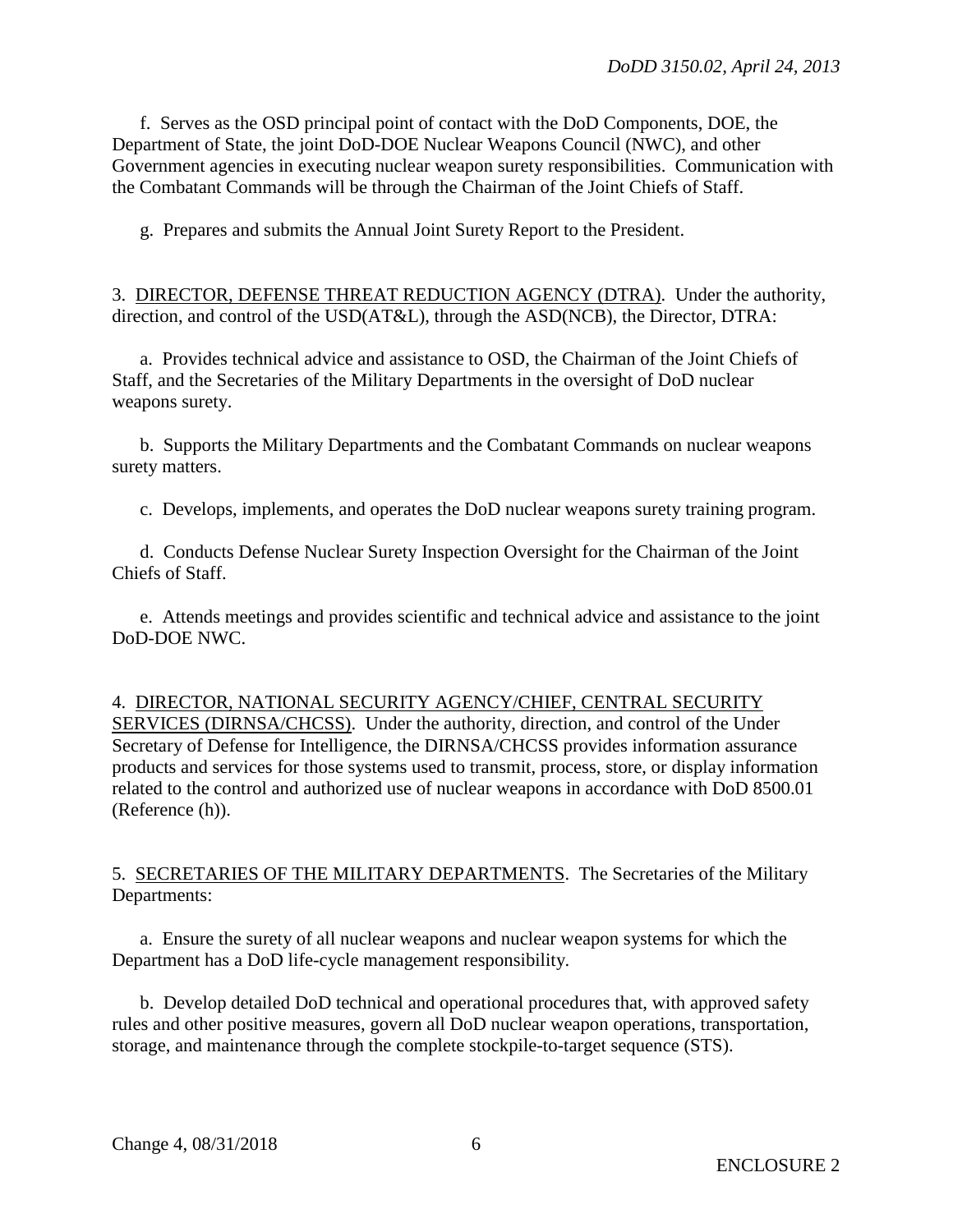c. Conduct nuclear weapon system safety studies, reviews, and safety assessments on U.S. nuclear weapons and allied systems using U.S. nuclear weapons to support the DoD Nuclear Weapon System Surety Program.

d. Conduct certifications of nuclear weapon systems, including DoD support equipment, facilities, and software that affect nuclear surety.

e. Implement PRAP regulations and directives to ensure that assigned personnel meet DoD PRAP policy requirements.

f. In the event of an incident, conduct a review of policies, practices, and procedures to ensure safe handling and control of nuclear weapons, as necessary.

g. Ensure NWTIs are conducted.

h. Notify ASD(NCB) of any unsatisfactory NWTI ratings within 24 hours of the formal critique or out-brief in accordance with Chairman of the Joint Chiefs of Staff Instruction 3263.05B (Reference (i)). Provide ASD(NCB) with a sufficiently detailed description of deficiencies that caused the unsatisfactory condition.

i. Establish surety design and evaluation criteria for nuclear weapon systems.

j. Develop a system to track and enter assignment limitations on individuals who have been granted access to DOE Sigma 14.

#### 6. CHAIRMAN OF THE JOINT CHIEFS OF STAFF. The Chairman of the Joint Chiefs of Staff:

a. Advises the Secretary of Defense on nuclear weapons surety matters.

b. Coordinates nuclear weapons surety matters with the DoD Components as appropriate.

c. Develops NWTI policy and monitor implementation of the inspection system.

d. Ensures ASD(NCB) is notified of any unsatisfactory NWTI ratings within 24 hours of the formal critique or out-brief in accordance with Reference (i). Provides ASD(NCB) with final NWTI reports.

7. COMBATANT COMMANDERS. Through the Chairman of the Joint Chiefs of Staff, the Combatant Commanders:

a. Ensure the safety and security of all nuclear weapons and nuclear weapon systems for which the Combatant Command has responsibility.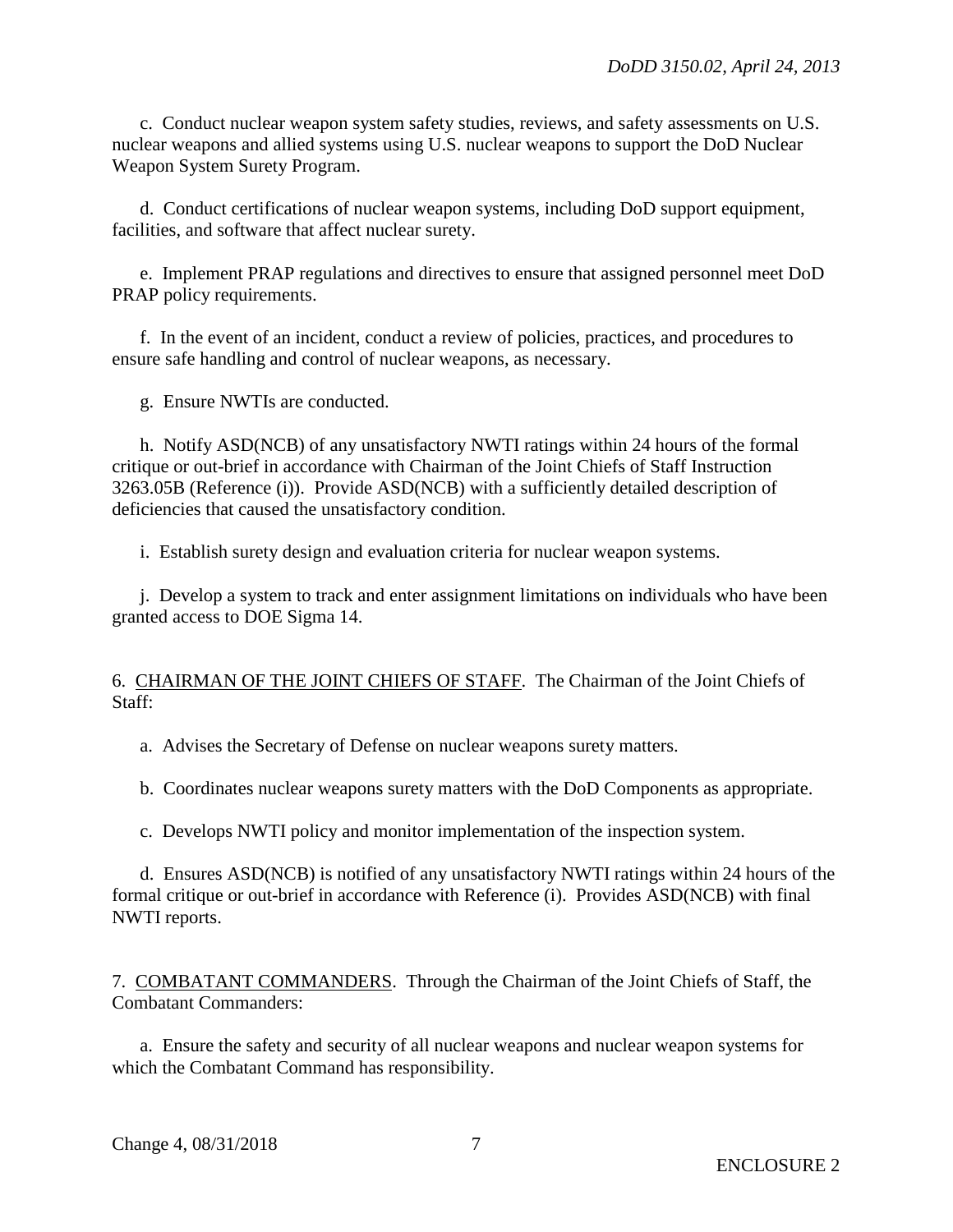b. Ensure that procedures, equipment, software, facilities, units, and organizations are certified before conducting nuclear weapon systems operations.

c. Implement PRAP regulations and directives to ensure that assigned personnel meet DoD PRAP policy requirements in accordance with Reference (d).

d. Provide assistance to the responsible Military Departments for the conduct of required safety studies, reviews, and inspections of U.S. and allied forces that will use U.S. nuclear weapons and nuclear weapon systems.

e. Ensure all nuclear weapons and nuclear weapon systems for which the Combatant Commander has responsibility comply with Military Department nuclear weapon system safety rules.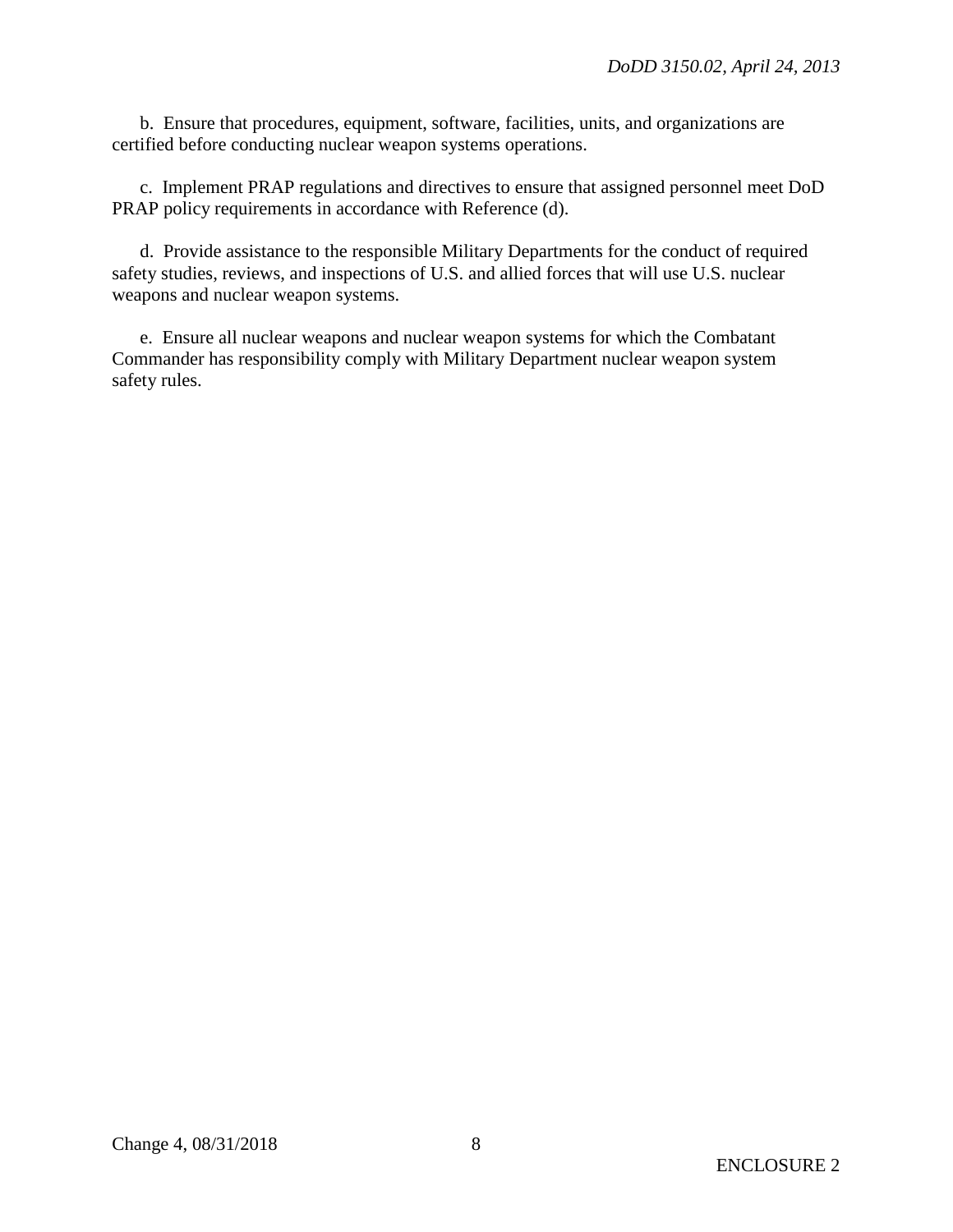## GLOSSARY

# PART I. ABBREVIATIONS AND ACRONYMS

| ASD(NCB)            | Assistant Secretary of Defense for Nuclear, Chemical, and Biological  |
|---------------------|-----------------------------------------------------------------------|
|                     | <b>Defense Programs</b>                                               |
| <b>DIRNSA/CHCSS</b> | Director, National Security Agency/Chief, Central Security Services   |
| DoDD                | DoD Directive                                                         |
| DoDI                | DoD Instruction                                                       |
| <b>DOE</b>          | Department of Energy                                                  |
| <b>DTRA</b>         | <b>Defense Threat Reduction Agency</b>                                |
| <b>MC</b>           | military characteristics                                              |
| NC <sub>2</sub>     | nuclear command and control                                           |
| <b>NWC</b>          | Nuclear Weapons Council                                               |
| <b>NWTI</b>         | nuclear weapons technical inspection                                  |
| PRAP                | Personnel Reliability Assurance Program                               |
| <b>STS</b>          | stockpile-to-target sequence                                          |
| USD(AT&L)           | Under Secretary of Defense for Acquisition, Technology, and Logistics |
|                     | PART II. DEFINITIONS                                                  |

Unless otherwise noted, these terms and their definitions are for the purpose of this directive.

abnormal environments. Environments as defined in a weapon's STS and military characteristics (MC) in which a nuclear weapon or a nuclear weapon system is not expected to retain full operational reliability.

access. Close physical proximity to a nuclear weapon in such a manner as to allow the opportunity to tamper with or damage a nuclear weapon.

arming. Readying a nuclear weapon so that a fuzing signal will operate the firing system, includes operation or reversal of safing items.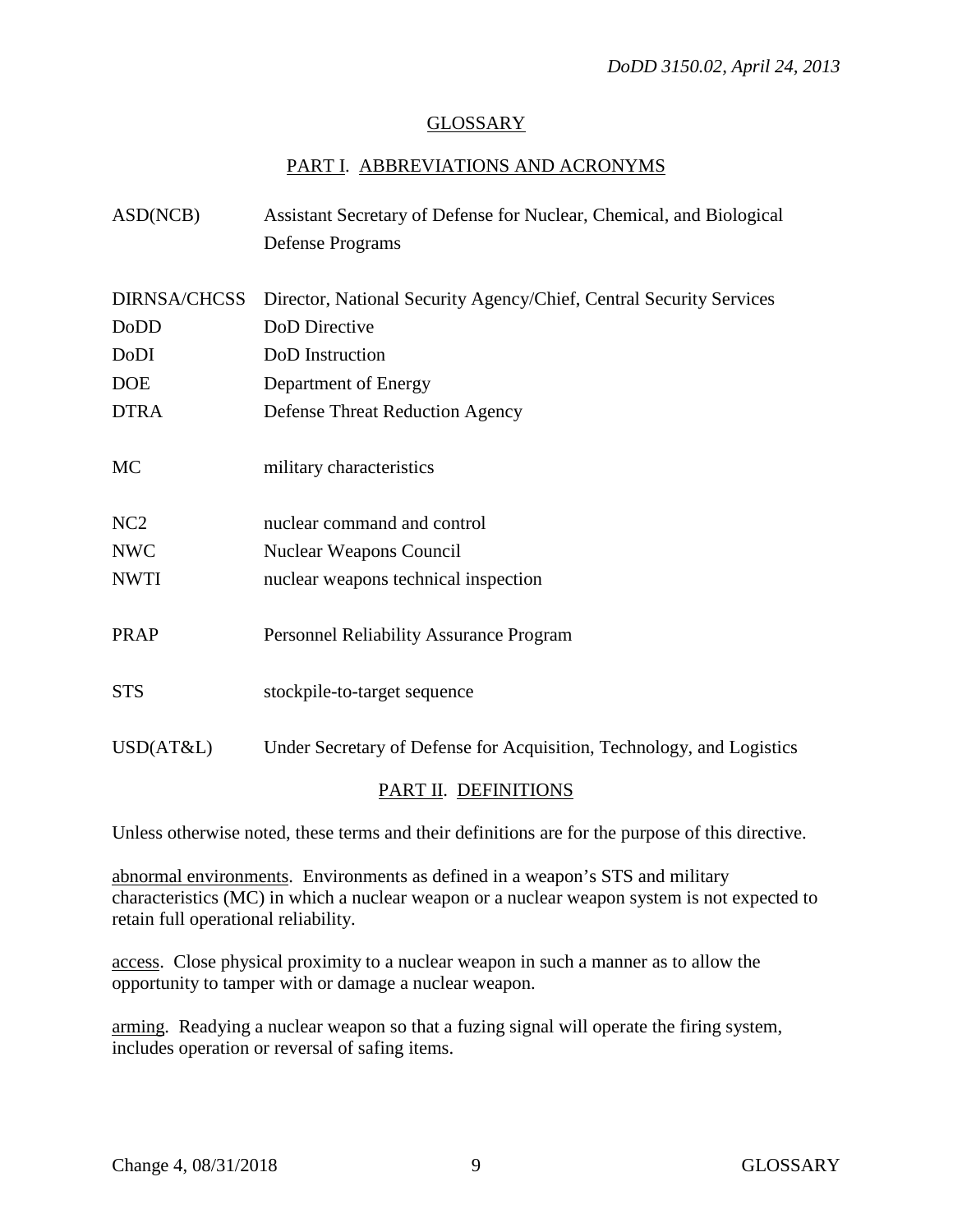certification. A determination by the applicable Service that procedures, personnel, equipment, software, facilities, and organizations are capable of safely performing assigned nuclear weapon functions and missions.

DOE Sigma 14. The category of sensitive information (including bypass scenarios) concerning the vulnerability of nuclear weapons to a deliberate unauthorized nuclear detonation.

emergency. An unexpected occurrence or set of circumstances in which personnel or equipment unavailability, due to accident, natural event, hostile act, or combat, may demand immediate action that may require extraordinary measures to protect, handle, service, secure, transport, jettison, or to employ nuclear weapons.

incident. An unexpected event that presents the potential for negative consequences that may be caused by accidental or intentional acts, acts of God, unfavorable environmental conditions, or other factors.

jettison. The intentional separation of an unarmed weapon from its delivery system or transport carrier in response to an emergency.

launching. Propulsion of a missile with a nuclear warhead into flight beyond the immediate area of the launching site. Specific definitions for each nuclear weapon or nuclear weapon system will be provided in the concept of operations, as appropriate.

life-cycle process. The breadth of activities applicable to a nuclear weapon throughout its lifetime, which includes development, testing, production, transportation, acceptance, storage, maintenance, upgrades, retirement, and dismantlement, as well as approved operations.

MC. A DoD document submitted to DOE that specifies performance requirements and physical characteristics for a nuclear warhead, bomb, or basic assembly to be compatible with a specific weapon system or systems.

normal environments. The expected logistical, storage, and operational environments defined in the STS document and the MCs that the weapon system is required to survive without degradation in operational reliability.

NC2. The exercise of authority and direction by the President, as Commander in Chief of the Armed Forces, through established command lines, over nuclear weapon operations of military forces; as chief executive over all government activities that support those operations; and as head of State over required multinational actions that support those operations.

nuclear weapon. Defined in the DoD Dictionary of Military and Associated Terms (Reference  $(i)$ ).

nuclear weapons control. Control of nuclear weapons is composed of two distinct elements: use control and NC2. These two control elements establish the framework through which absolute control of nuclear weapons is maintained at all times.